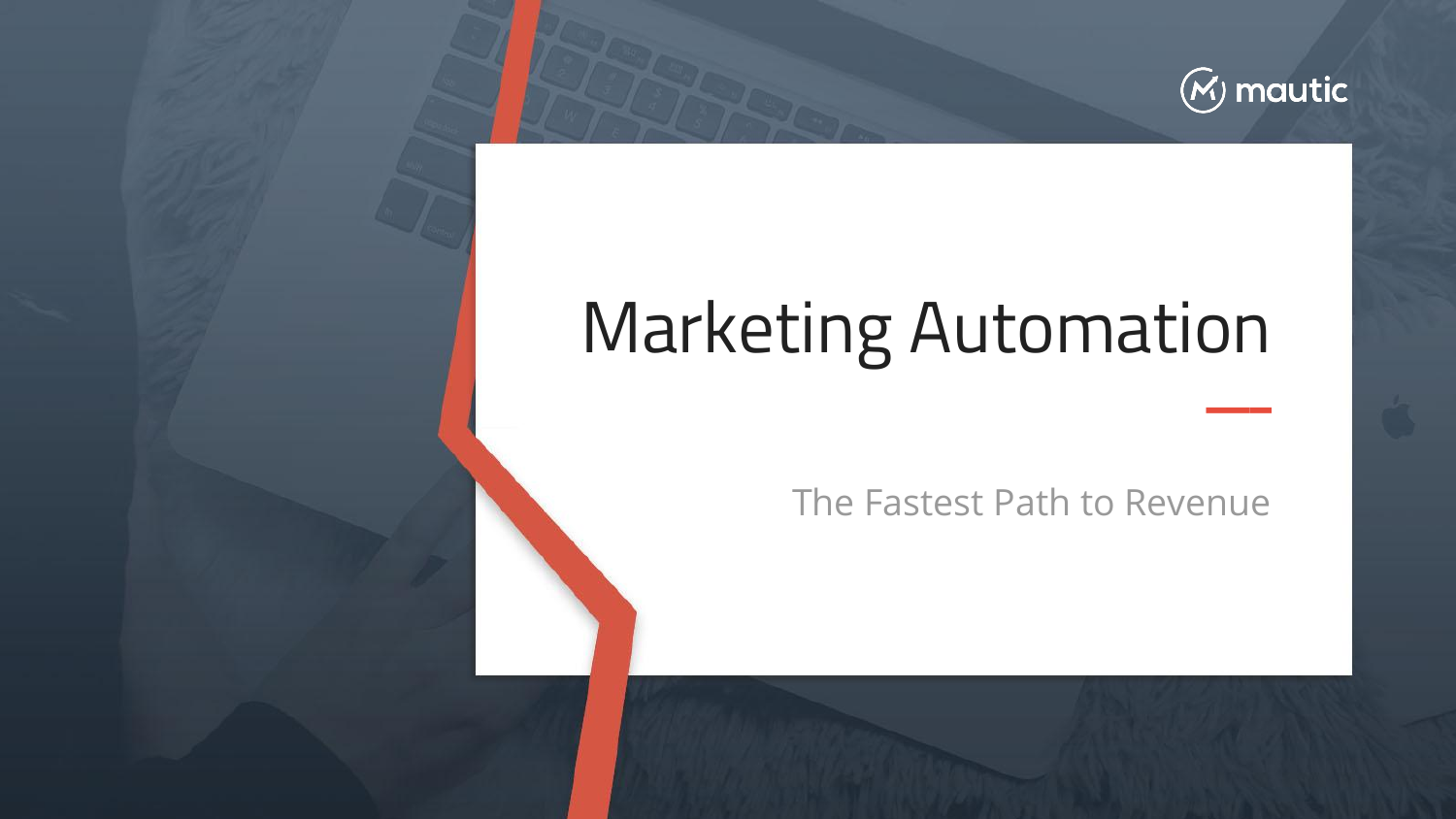# **Introduction**

 $\overline{\phantom{a}}$ 

Marketing automation is enjoying an unprecedented moment in the B2B arena. [49% of companies](http://www.thedrum.com/news/2016/04/13/marketing-automation-growth-unprecedented-yet-b2b-marketers-agree-it-time-consuming) are now using a marketing automation tool—but what of the holdouts? For the remaining 51% of companies who haven't yet embraced marketing automation, there are a number of barriers to entry.

- 52% of companies simply [lack an effective strategy](http://ascend2.com/wp-content/uploads/2017/01/Marketing-Automation-Trends-Survey-Summary-Report-160210.pdf) that would allow them to implement automation.
- 42% of companies find that marketing automation is too complicated
- 32% don't have employees with the skills to manage marketing automation
- 30% don't have the requisite cooperation between sales and marketing

While these obstacles are noteworthy, marketing automation products offer more advantages than downsides. When used correctly, marketing automation tools lead to a better customer experience, higher revenue, and longer lifetime value. In other words, companies that don't use marketing automation software may be out-competed by those that do.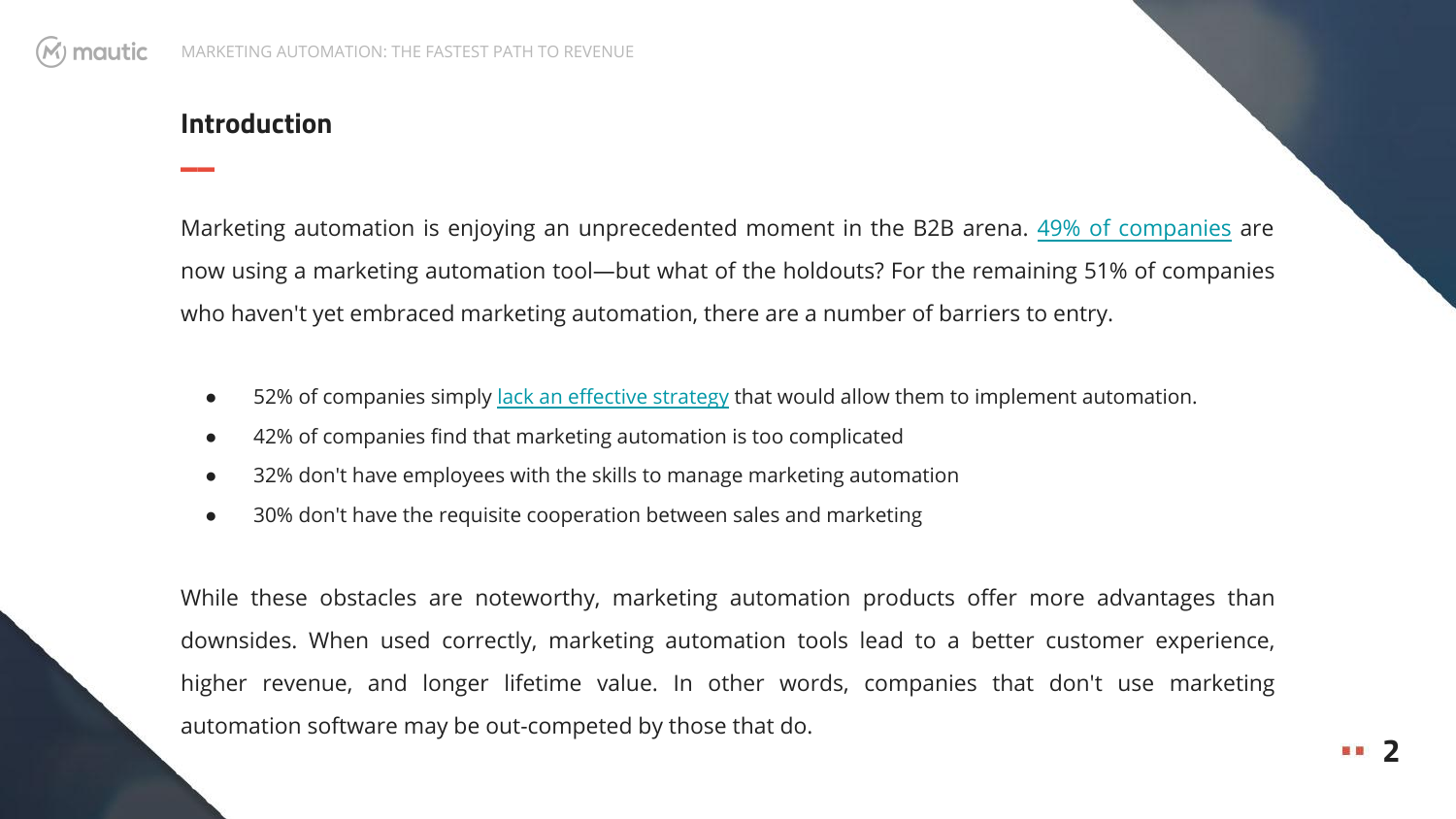$\overline{a}$ 

### **Starting from Zero: Why Companies Can't Start with a Single Tool and Build Out**

For companies that aren't already using a marketing automation solution, it may be easy to dismiss these tools as surplus to requirements. After all, if a company is accomplishing its marketing strategy by using a free tool to "batch and blast" emails, does it need to do much else?

The counterpoint to this, however, is that most companies are going to need much more than just an email tool in order to get by.

If customers can't find a company on the channels they frequent, they'll stop looking. When companies can't contact the right customers, they lose business. Lastly, when companies add marketing capabilities on an as-needed basis, they'll end up paying much more than they would for a robust solution that scales with you as your company grows.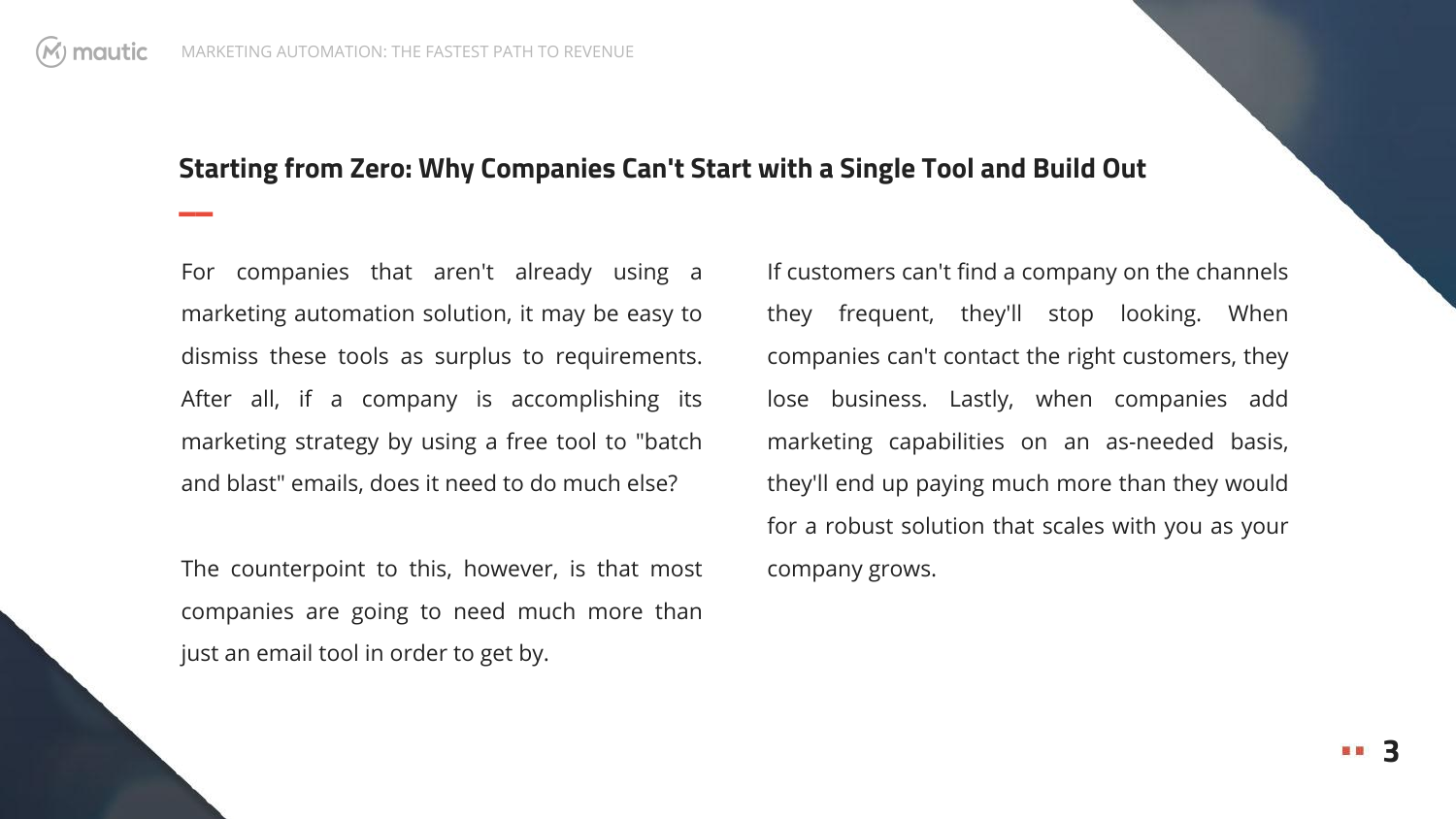**Multi-Channel Marketing is Essential** Customers now overwhelmingly demand that companies be available to them on multiple channels. As a result, companies without a multi-channel or omnichannel outreach strategy will retain [only 33% of their customers](http://www.business2community.com/infographics/10-notable-omnichannel-trends-statistics-infographic-01520137) on average, compared to 89% retention for companies with omnichannel engagement.

#### **Omnichannel Must be Smart in Order to Work**

Targeting customers across multiple channels isn't easy. Imagine that a group of customers has started to display buying signs, moving from the top to the middle of the sales funnel.

Marketers would want to target those customers with different messaging than top-of-funnel leads. In order to do that, however, they'd need a tool that has the ability to trigger communications based on data in other sources - like the CRM.

**Multiple Tools Don't Work Well Together** Based on the above, a marketer might need a batch email tool, a social media deck, and a tool to connect these to the CRM. At this point, productivity becomes an issue. If these tools don't have an easy and open way to interlock APIs, then marketing managers are forced to manually copy data between applications.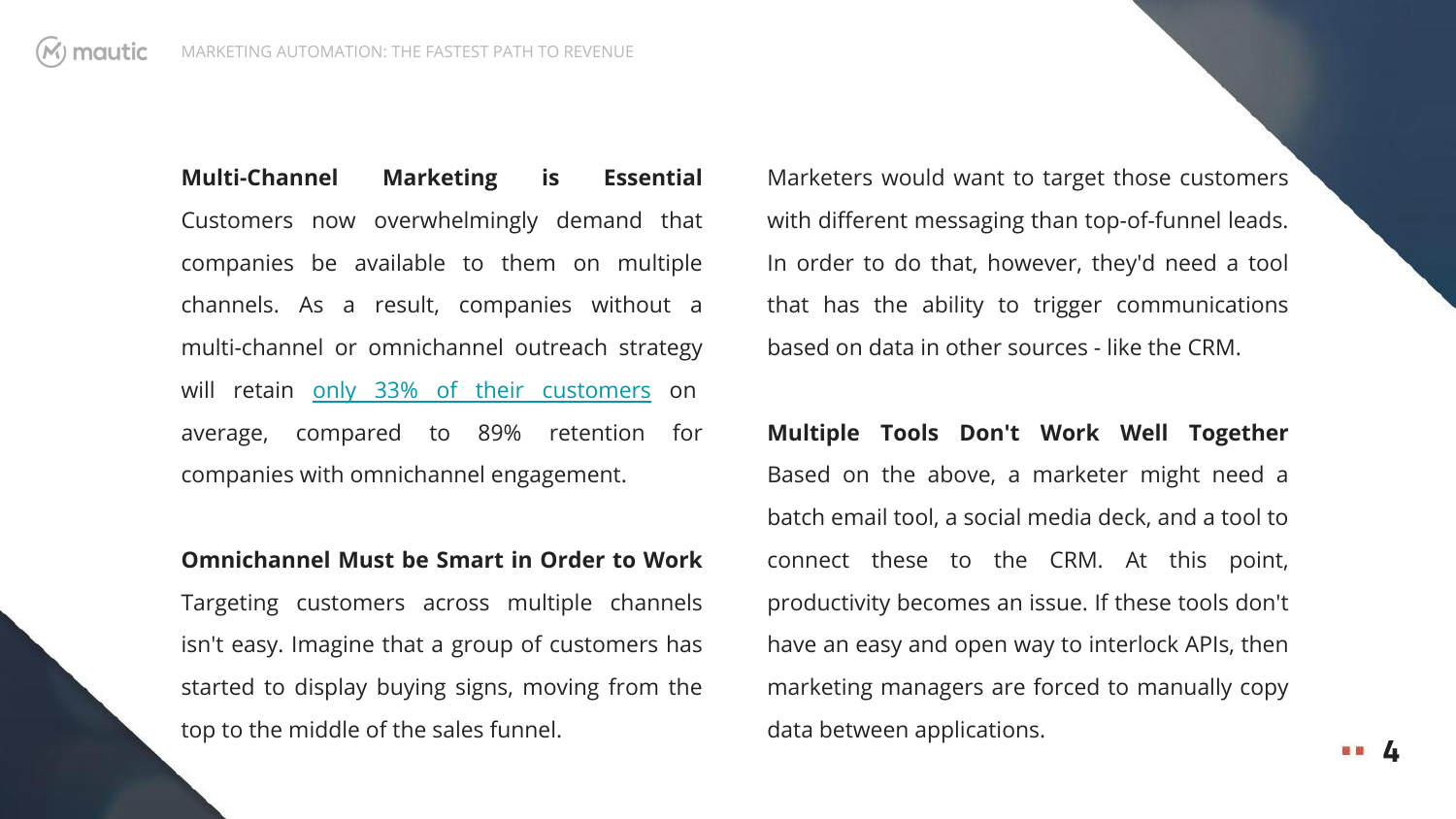This reduces productivity, introduces the opportunity for error, and creates a data management nightmare.

# **All-In-One Automation Decreases Costs**

By consolidating multiple tools into one program with many capabilities, marketing administrators can increase their productivity, while cutting down the cost of multiple subscriptions. The next section shows the benefits of marketing automation: increased ROI and improved revenue, plus increased customer retention and lower churn.

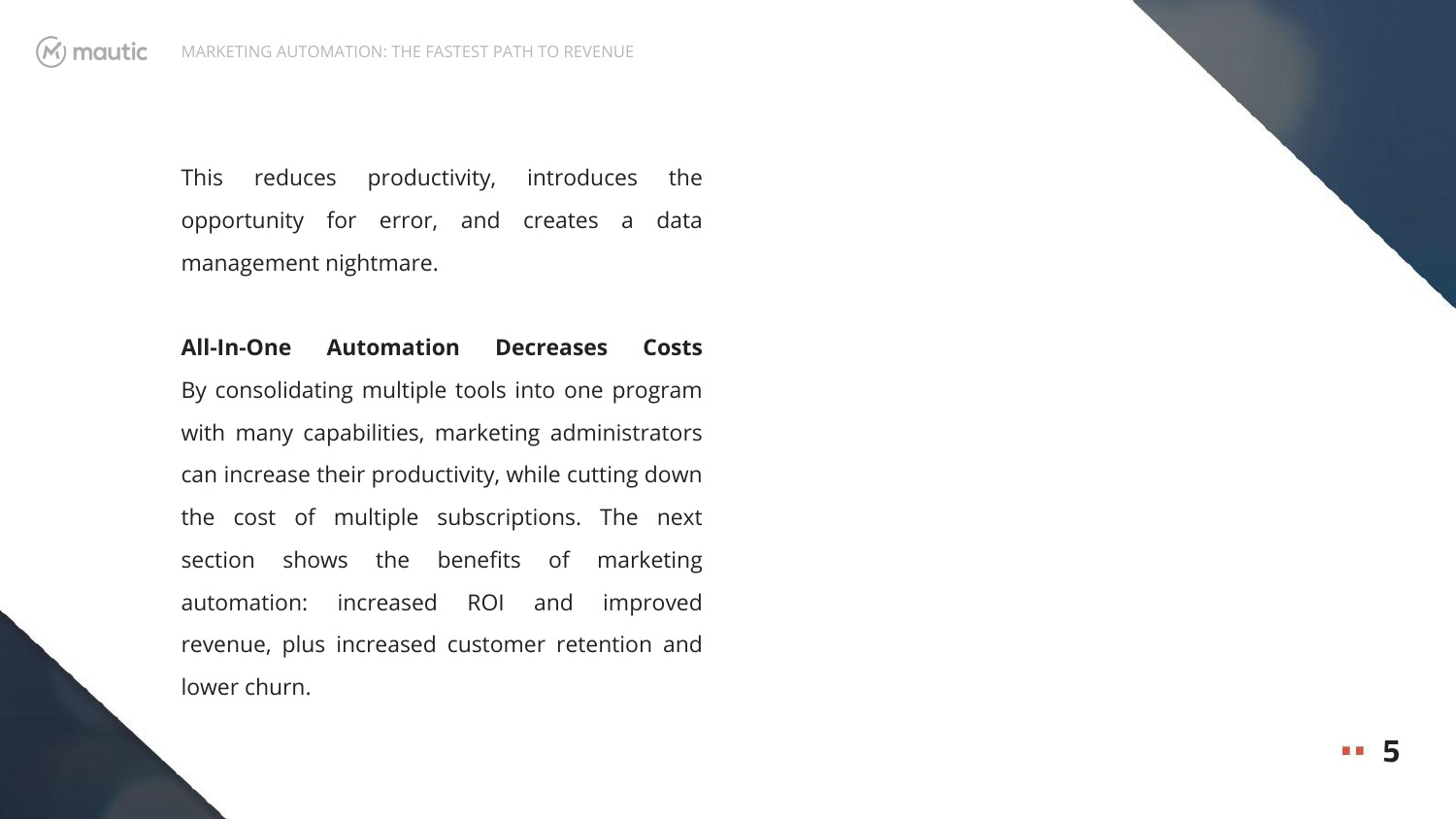$\overline{a}$ 

# **Reaping the Benefits of Marketing Automation**

Marketing automation lets companies reach their customers in ways that are more personal to them, on any contact channel that they'd prefer. It lets them do this easily, from a single application, using a unified pool of data.

One of the most important features of marketing automation is the ability to dynamically generate conversations with leads. Here's a good example of how these conversations can go.

- A marketing programs manager crafts an email campaign that goes out to their email list
- A prospect opens the email, reads it, and clicks through a link
- Depending on the level of content behind the links, this could set the prospect up for additional interactions such as:
	- A sales rep is directed try to set up a phone meeting
	- A transactional thank-you email with a link to higher-level content
	- An invitation to a webinar or an in-person sales meeting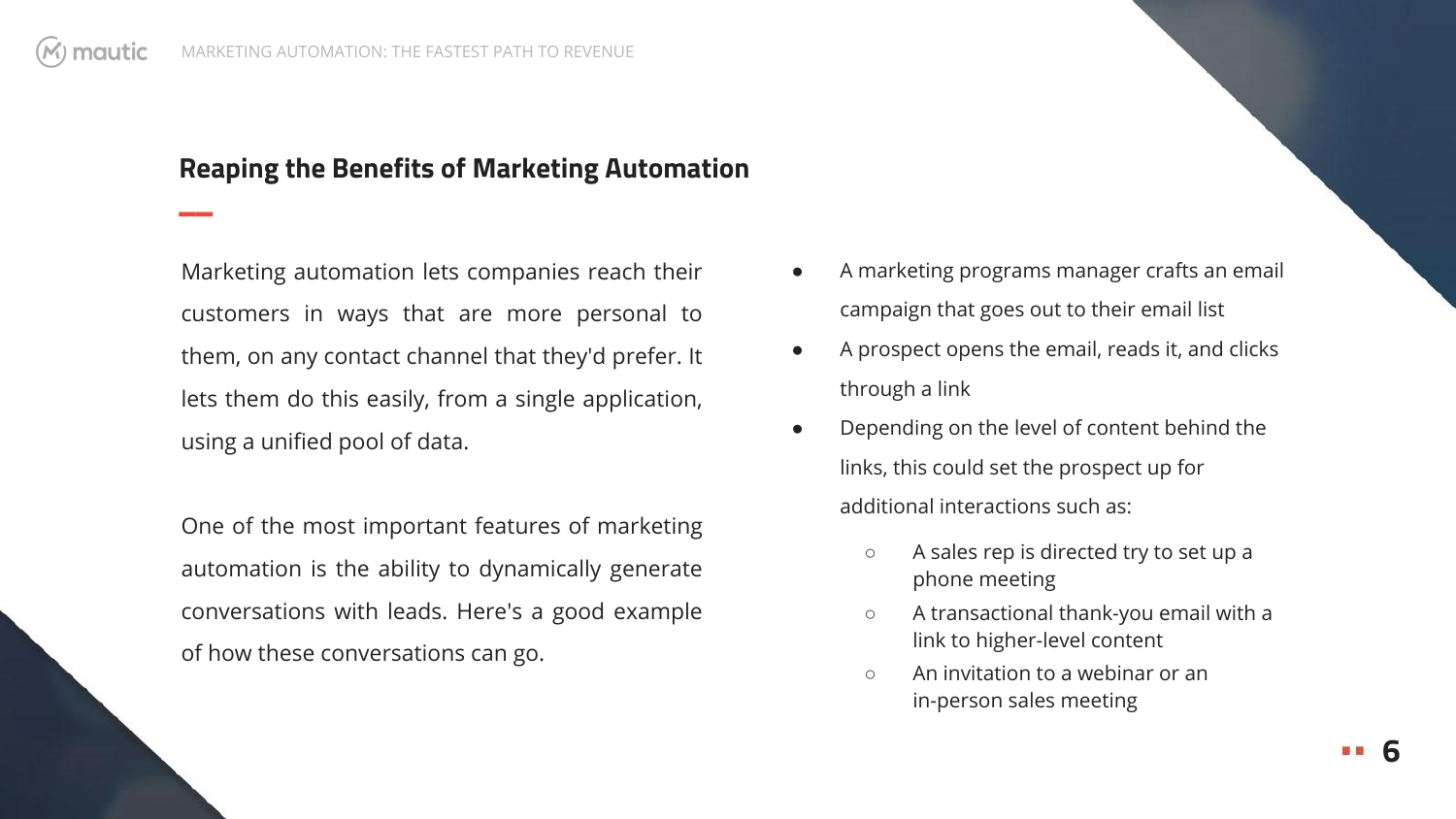At each step in the process, the level of interaction increases based on the choices that the prospect makes. More to the point, aside from the creation of the email, most of the steps outlined above can be taken without human intervention. Automating tasks such as sending a thank-you message after someone downloads a piece of content or follows a company on social media can be one of the most effective tools in marketing. These messages are opened [eight times more](http://www.experian.com/assets/marketing-services/reports/transactional-email-report.pdf) often than any other kind of marketing outreach.

At certain points in the process, such as when the prospect becomes an opportunity, a higher number of personal touches can be achieved manually or by automating with more targeted content. By automating responses across the entire customer journey, the go-to-market team has much more time to pay personal attention to more well-qualified opportunities. As such, [80% of](http://insight.venturebeat.com/report/marketing-automation-how-make-right-buying-decision-first-time) [companies](http://insight.venturebeat.com/report/marketing-automation-how-make-right-buying-decision-first-time) using marketing automation see their number of leads increase, and nearly as many see their number of conversions increase.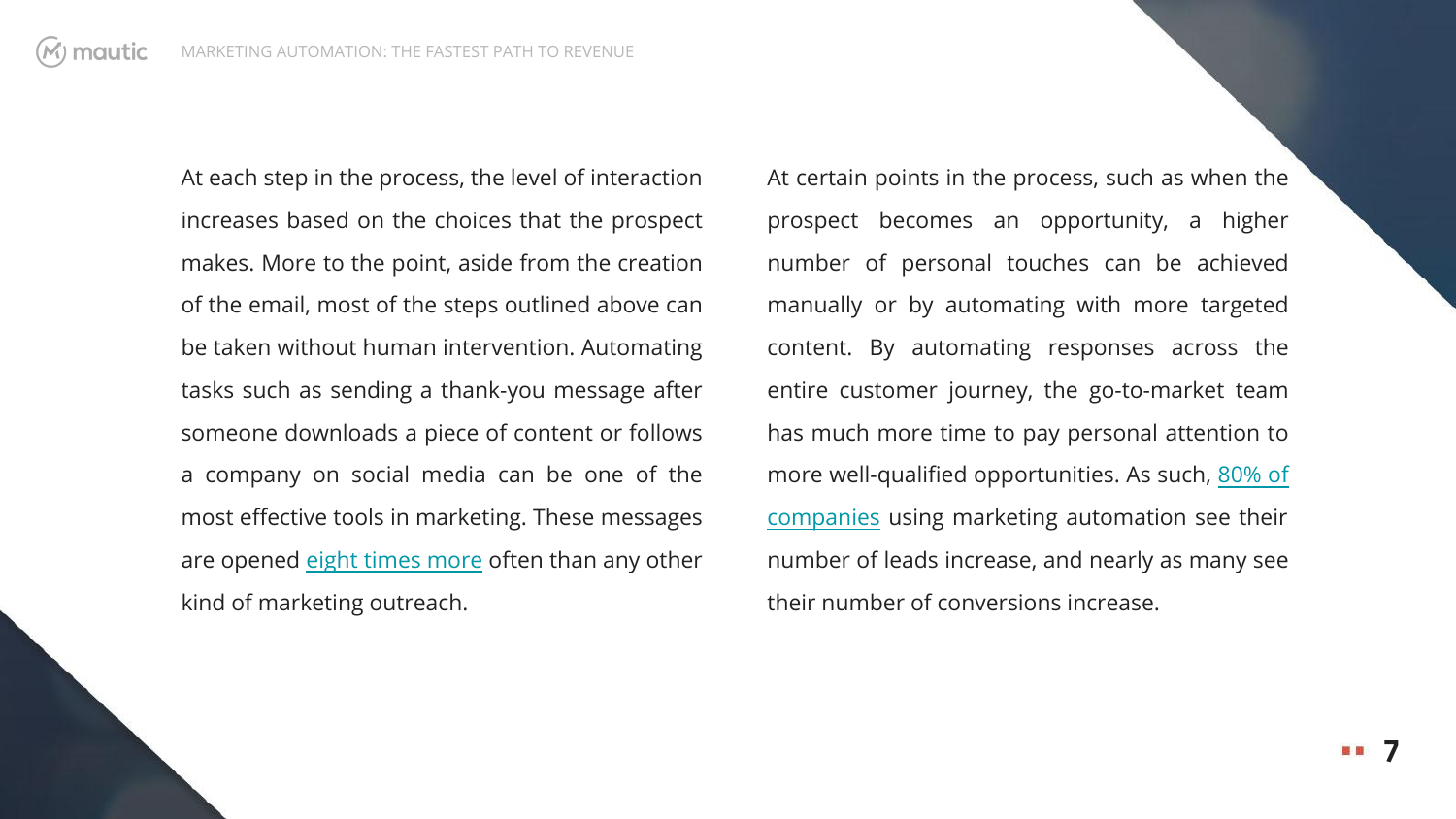Lastly, the automation and CRM integration displayed in the process above aren't constrained to email. Again, customers expect to be able to reach companies on every channel imaginable: which includes social media, chat (such as on Skype or Facebook Messenger), mobile apps and even SMS. Marketing Automation platforms give demand gen teams the tools to integrate those channels into workflows which will continuously funnel leads down the sales pipeline.

Another important benefit of marketing automation is the concept of mass personalization. Even something as simple as a

dynamic field that puts a prospect's first name in the subject line of an email [raises engagement](https://www.marketingsherpa.com/article/chart/personal-subject-lines) [rates by over 29%](https://www.marketingsherpa.com/article/chart/personal-subject-lines) across industries. While this seems like a simple accomplishment, the same report shows that personalized subject lines are only used by 35% of marketers.

Personalization doesn't just allow marketers to send messages that hit home more often. It also allows them to avoid sending messages that annoy or frustrate the customer. [Over 70% of](http://www.janrain.com/about/newsroom/press-releases/online-consumers-fed-up-with-irrelevant-content-on-favorite-websites-according-to-janrain-study/) [customers](http://www.janrain.com/about/newsroom/press-releases/online-consumers-fed-up-with-irrelevant-content-on-favorite-websites-according-to-janrain-study/) become frustrated when they receive content that isn't targeted to their interests.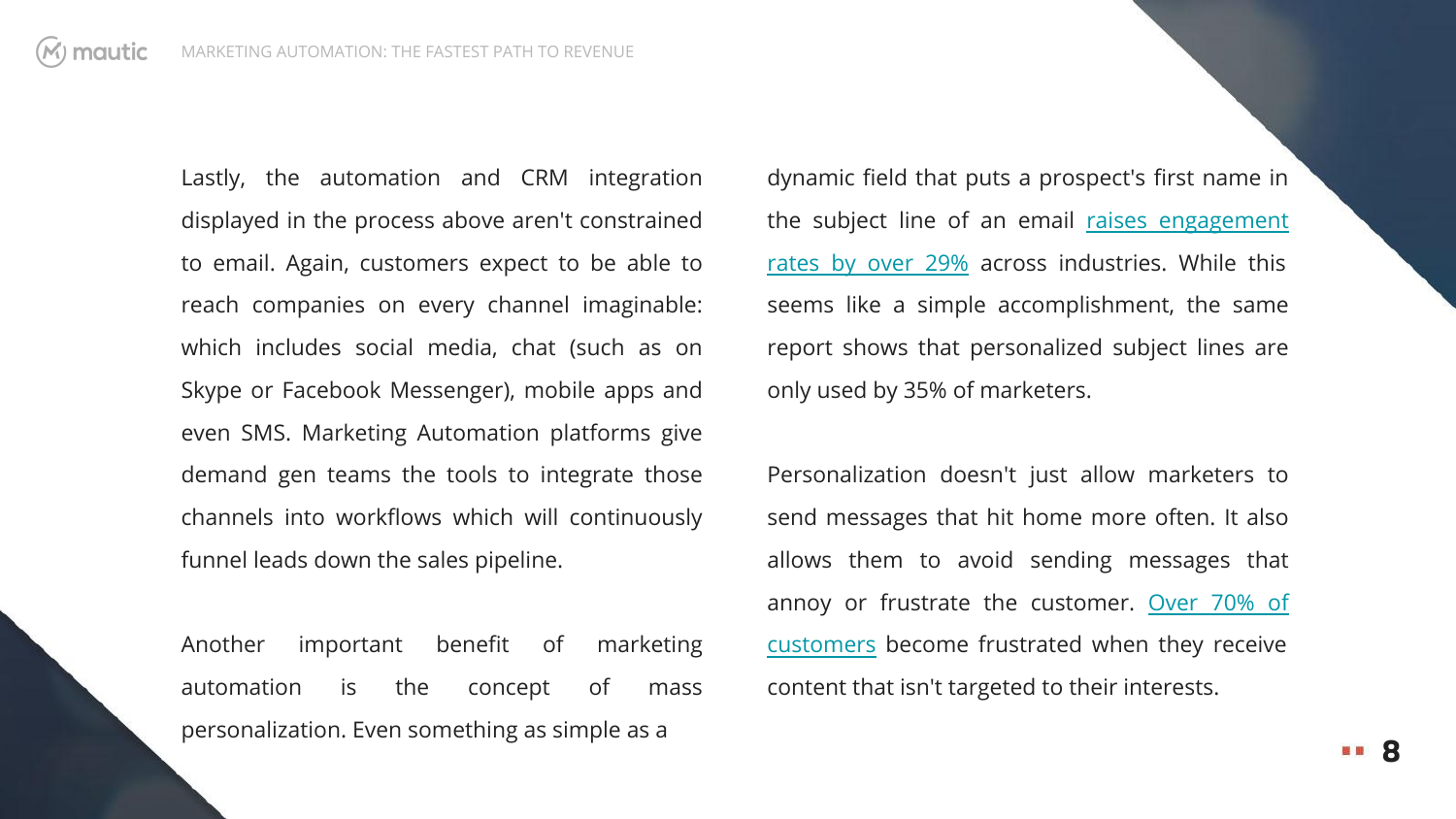Therefore, marketing automation products allow users to segment their campaigns, ensuring that users at different stages of the pipeline don't get the same kinds of targeted content.

For marketers, familiarity with pipeline marketing is an important aspect that will determine whether they are successful users of marketing automation. Users that are already familiar with pipeline marketing attain the highest benefit. They are 50% more likely to [achieve a 150% ROI](http://www.bizible.com/blog/state-of-pipeline-marketing-report-2016). So, while companies can achieve success with marketing automation, there are ways that

marketing automation products can make themselves more accessible to users who may not be familiar with its capabilities.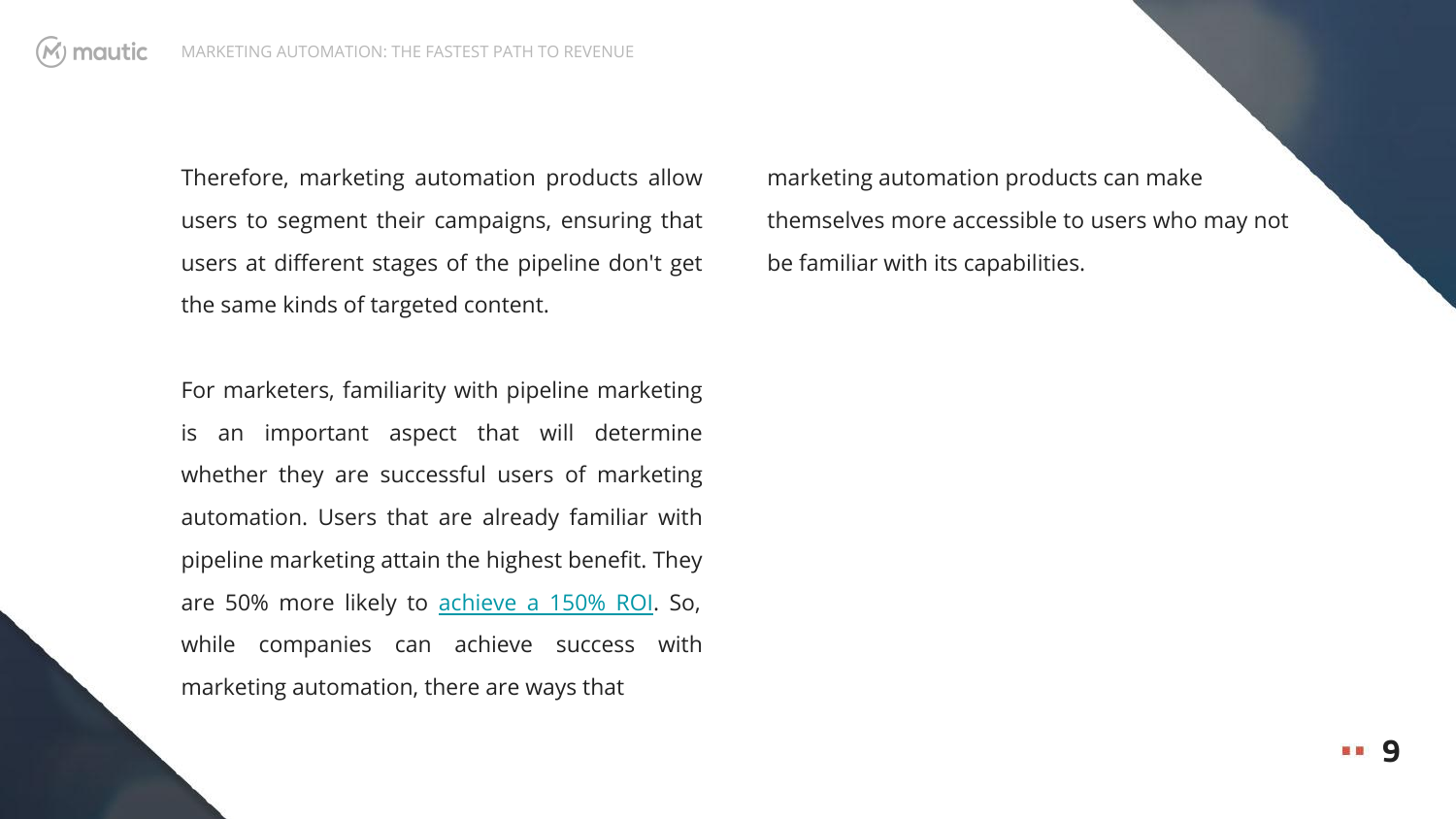$\overline{a}$ 

## **Mautic: Making Marketing Automation the Best it Can Be**

[Mautic](http://www.mautic.com) is a streamlined open-source marketing automation platform. Mautic intends to lower the barrier of entry for companies willing to explore the benefits of marketing automation.

**Contains the full feature set of incumbent platforms:** Like other marketing automation platforms, Mautic gives users the power to automate communications over email, SMS, tweets, web applications, and mobile devices.

**Easy to get off the ground running:** With a simple UI that allows users to create templates and automated campaigns in seconds, marketers will be able to get up to speed and get content out the door faster than ever.

**Innovation at the speed of open source:**  Mautic's powerful open source community is constantly developing new functionality. For companies that need custom features and